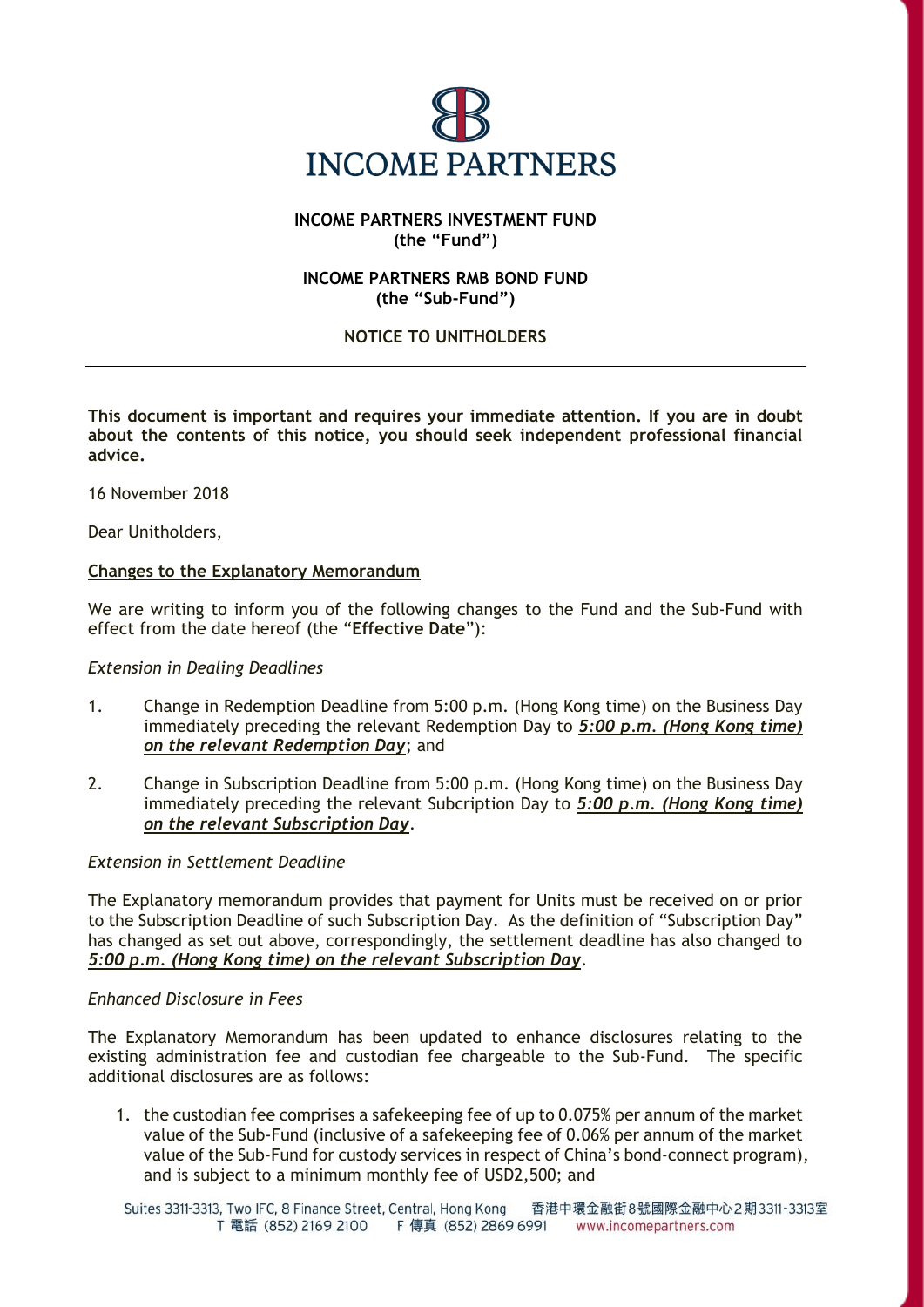

2. the Administrator also charges a financial statement preparation fee of USD5,000 per financial statement.

The enhanced disclosures were made to provide clarity and to provide an itemisation of the administration and custodian fees. For the avoidance of doubt, the amendments do not result in the addition of any new fees payable by the Sub-Fund.

### *Updates to Comply with the Revised Fund Manager Code of Conduct*

The Manager is subject to the Fund Manager Code of Conduct issued by the Securities and Futures Commission of Hong Kong ("**FMCC**"), which has been amended. The amendments to the FMCC will become effective on 17 November 2018. Accordingly, the Explanatory Memorandum has been updated to reflect certain disclosure obligations mandated by the revised FMCC. The additional disclosures are as follows:

- 1. that the Manager is subject to the licensing condition that it shall not hold client assets; and
- 2. amendments to the valuation policy with regards to the Sub-Fund to reflect that (i) any investment which is not quoted, listed or normally dealt in on a Securities Market shall be valued based on their fair value, and (ii) any adjustment to the valuation of investment or use of other valuation methods shall be reviewed by the Manager's valuation committee which comprises individuals that are hierarchically and functionally independent of the investment management function of the Manager.

### *Profits Tax*

The Profits Tax section of the Explanatory Memorandum has been updated to reflect the current applicable Hong Kong profits tax rate.

### *Stamp Duty*

The Stamp Duty section of the Explanatory Memorandum has been updated to highlight that when a transfer is made to effect the change of nominee (e.g. change of custodian) that does not involve a change of the beneficial ownership of the relevant Units, only a fixed stamp duty of HK\$5.00 will be charged, subject to certain conditions being met.

### *Profile of the Manager*

The Explanatory Memorandum has been updated to reflect (i) the current ownership structure of Income Partners Asset Management (HK) Limited (the "Manager"), (ii) the current members of the investment committee of the Manager, and (iii) the addition of Mr. Nan Peng Shen to the board of directors of the Manager.

### *Consolidation of Addenda*

The Explanatory Memorandum has been updated to consolidate amendments made by way of the First Addendum to the Explanatory Memorandum dated December 2014, Second Addendum to the Explanatory Memorandum dated December 2015, Third Addendum to the Explanatory Memorandum dated November 2016, Fourth Addendum to the Explanatory